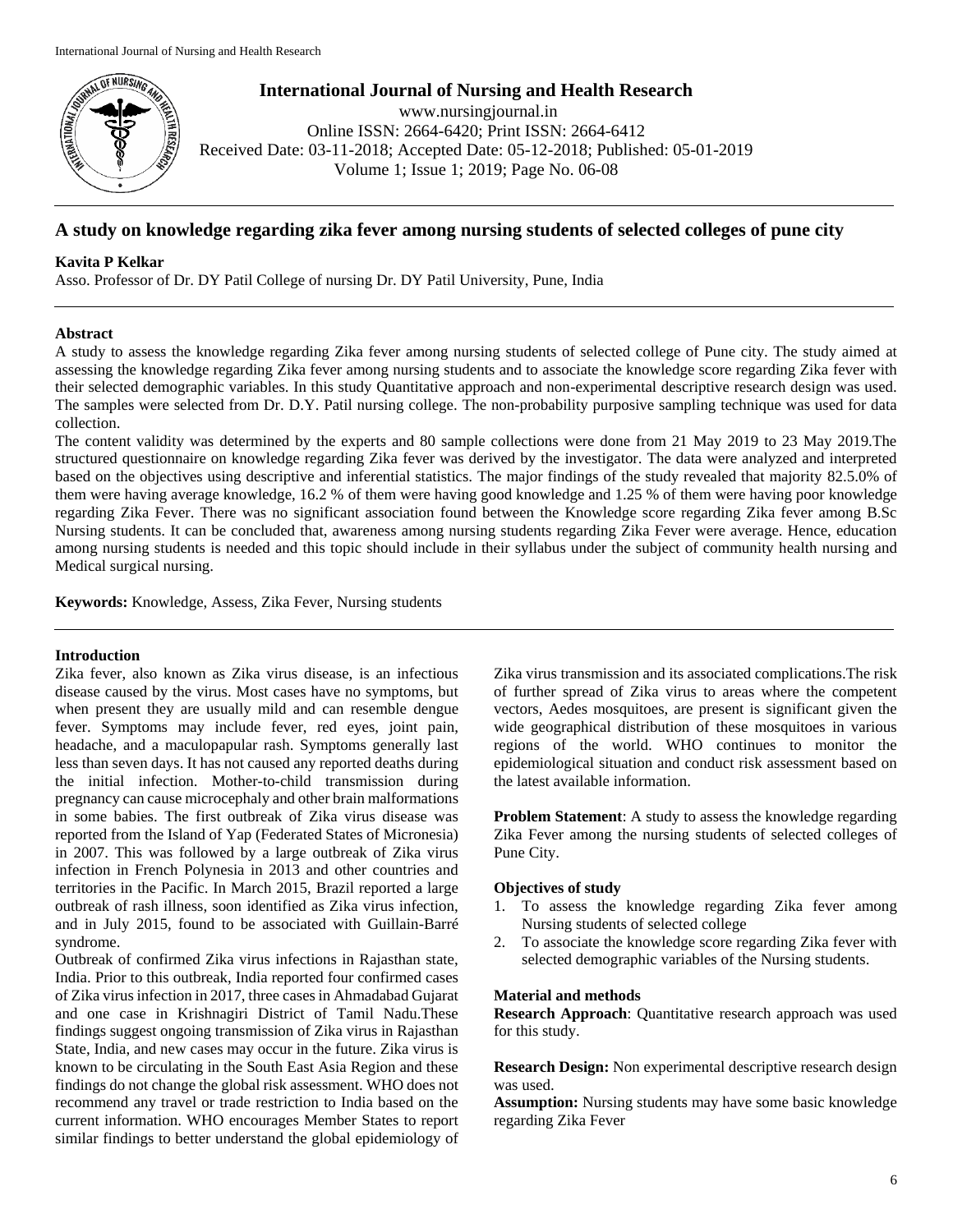**Setting of the study:** Dr. D.Y. Patil College of Nursing Pune **Population:** Nursing students. **Sample:** Nursing students of Dr. D.Y. Patil College of Nursing **Sample Size:** 80 students from B.sc Nursing programme **Sampling Techniques:** Purposive sampling technique was used

## **Inclusion Criteria**

- 1. Students who are willing to participate
- 2. Students from B. Sc Nursing Programme
- 3. Students who can understand, read and write English

#### **Data collection technique**

Structured questionnaire based on knowledge regarding on Zika Fever were asked to samples

## **Development of tool**

1. Review of research and non-research literature was used.

2. Opinions and suggestions are taken from experts.

# **Description of final tool**

**Section I:** Comprises of 6 items on socio-demographic data including age, gender, family type, monthly income, previous knowledge and resource of knowledge

**Section II:** Comprises of 20 items regarding knowledge about Zika Fever

**Validity:** In the present study the tool had been given to 13 experts for content validity, from that 10 experts have given their valuable suggestions. Tool was modifying as per experts suggestion.

**Procedure for data collection**: Permission was taken from the Higher authority, written consent taken from each sample; data was collected from 21/05/2019 to 23/05/2019. Each sample was given a set of demographic variables, questionnaire to be answered.

**Plan for Data Analysis**: After data collection it was analyzed according to-

- 1. Demographic characteristics by frequency and percentage in table form
- 2. Distribution of knowledge scores in frequency and percentage by using pie diagram
- 3. Associations of study finding with demographic variables by chi squre test.

#### **Analysis and interpretation of data**

The analysis is the categories ordering, manipulating and summarizing of data obtained answer of research questions. The purpose of analysis is to reduce the data to interpretable form so that the relation of research problem can study and test.

## **Organization of the Data**

The analyzed data has been organized and presented in the following sections:-

Section I: Description of sample according to demographic variables.

Section II: Analysis of data related to knowledge level of Zika fever among the nursing students

Section III: Analysis of data related to Associations of study finding with demographic variables

#### **Major findings of the study**

**Section I (Demographic Data)**Description of samples according to demographic characteristics by frequency and percentage All 80 samples were from Dr.D.Y.Patil college of nursing Pune.

The above study shows that majority 36% students participated in this study were belong to 18-19 age group,32% students from 19-20 age,22.5% students from 20-21 and 8.7% students were from 17-18 age group.72.5 % female students and 27.5 % male students were participated in this study. 66.2 % students belong to nuclear family,25% students from joint family and 8.7% students from single parents family.57.5 % students were having monthly family income 20000/-,20% were from 15000-20000/- ,16.25 from 10000-15000 and very less 6.25 % students from 5000-10000/- 58.75 % students were not aware about zika fever and 41.25 % students were having previous knowledge about Zika Fever.70 % students had knowledge from internet resources and 30 % students received knowledge from newspaper, hording source.

## **Section II**

Analysis of data related to knowledge level of Nursing students regarding Zika Fever

# Knowldge Score-Zika Fever among **Nursing Students**



Fig 1: Pie diagram of knowledge scores in frequency and percentage obtain from students

The above figure indicates the distribution of knowledge scores obtained from students about Zika Fever It shows that 83% had average knowledge about the Zika Fever and 1% samples had poor knowledge.

# **Section III-Association between Research finding and demographic profile**

There was no significant association found between the Knowledge score regarding Zika fever among B.Sc Nursing students

## **Recommendations**

- 1. A similar study to assess the knowledge and practice on prevention regarding Zika Fever among people in selected areas can be done on a large sample size.
- 2. A comparative study of knowledge of level in urban and rural family can be done.
- 3. A quasi experimental study to assess the effect of health education on Zika Fever

Among the undergraduates and postgraduates students